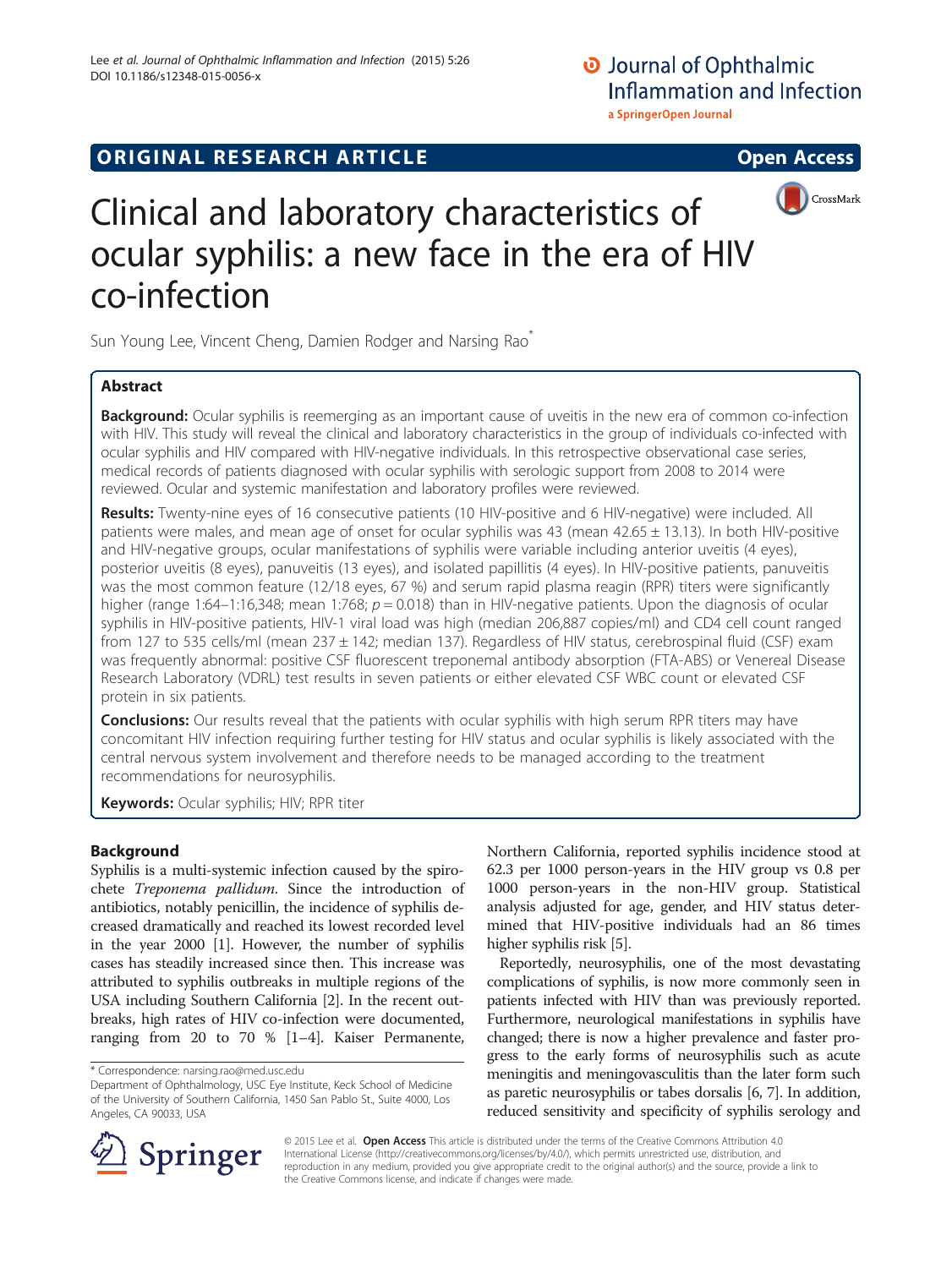<span id="page-1-0"></span>cerebrospinal fluid (CSF) tests making the diagnosis of syphilis more challenging were reported in HIV co-infected patients [\[8](#page-5-0), [9\]](#page-5-0).

Ocular inflammation was observed up to one third of all neurosyphilis patients [\[10](#page-5-0)]. Although numerous studies on ocular syphilis have been reported, there are limited data about HIV-related risk factors such as HIV viral load or CD4+ cell count as they relate to syphilis serology and CSF laboratory findings. This is particularly important because ocular syphilis can present in the absence of neurological manifestations [[10](#page-5-0)]. As such, in this new era of reemergence of syphilis associated with HIV co-infection, the present study aims to determine the clinical and laboratory characteristics of ocular syphilis in HIV-positive patients compared to HIV-negative patients.

#### Methods

### Data collection

The clinical, laboratory, and ocular image records of patients with ocular syphilis from January 2008 through April 2014 at the Los Angeles County Medical Center were retrospectively reviewed. Institutional review board of the University of Southern California approved this study. Patients with various ocular manifestations with positive non-treponemal rapid plasma reagin (RPR) and treponemal fluorescent treponemal antibody absorption (FTA-ABS) assay serologies were included. Historical details included duration of ocular symptoms, age, ethnicity, gender, and sexual orientation. All patients underwent a complete physical examination and HIV screening regardless of known previous history. Serologic test results, CSF analyses, and fluorescein angiography images were also examined. In addition, CNS imaging was also performed. All of these findings were compared between HIV-positive patients and HIV-negative patients. Type of uveitis was classified into anterior uveitis, intermediate uveitis, posterior uveitis, and panuveitis following the Standardization of Uveitis Nomenclature (SUN) Working Group schema.

#### Statistical analysis

The significance of syphilis serology findings on serum and CSF was determined using univariate analysis. Serum RPR titer was maintained as a continuous variable, and the Mann-Whitney  $U$  test was used to examine the association between HIV status and RPR titer. However, CSF serology was reported as a dichotomous variable; patients with negative results for both the FTA-ABS and Venereal Disease Research Laboratory (VDRL) tests were considered CSF-negative, while patients with either a positive FTA-ABS or positive VDRL were considered CSF-positive. Fisher's exact test was then used to examine the association between HIV status and CSF status.

Data were managed and analyzed using SPSS version 17.0 (IBM Corporation, Armonk, NY). All statistical

tests were 2-sided with  $p < 0.050$  considered statistically significant.

## Results

### **Demographics**

Sixteen consecutive patients (10 HIV-positive vs 6 HIVnegative) with 29 involved eyes were diagnosed with ocular syphilis. Among these patients, the number of HIV-positive patients presenting with ocular syphilis has increased over 2012 to 2014 from its level from 2008 to 2011 (Fig. 1). All patients were males, and mean age of onset was 43 (mean  $42.65 \pm 13.13$ ). Seven patients out of 10 HIV-positive patients were men who have sex with men (MSM).

#### Ocular manifestation

Regardless of HIV status, ocular findings of ocular syphilis were variable including anterior uveitis (4 eyes), posterior uveitis (8 eyes), panuveitis (13 eyes), and isolated papillitis (4 eyes). However, panuveitis was the most common diagnosis (12/18 eyes, 67 %) in HIV-positive patients whereas posterior uveitis was the predominant diagnosis (6/11 eyes, 55 %) in HIV-negative patients (Table [2\)](#page-4-0). In HIV-positive patients, either isolated or combined disc swelling was noted in 14 eyes in contrast to only 1 eye in HIV-negative patients.

All patients were treated with intravenous (IV) benzyl penicillin 18–24 MU/day for 10 to 14 days. Most of the patients responded to intravenous penicillin with relatively good visual outcome (Table [2](#page-4-0)).

#### Systemic manifestations

All patients were sent for complete neurologic work-up, and 15 of 16 patients underwent lumbar puncture (LP) for CSF analyses. Among 10 HIV-positive patients, six patients (cases 2, 3, 4, 5, 6, and 9) were positive for either FTA-ABS or VDRL on CSF serology. Three patients (cases 2, 5, and 6) presented with a maculopapular skin rash, alopecia of the scalp, and/or oral ulcers, and one patient (case 7) presented with headache and new onset

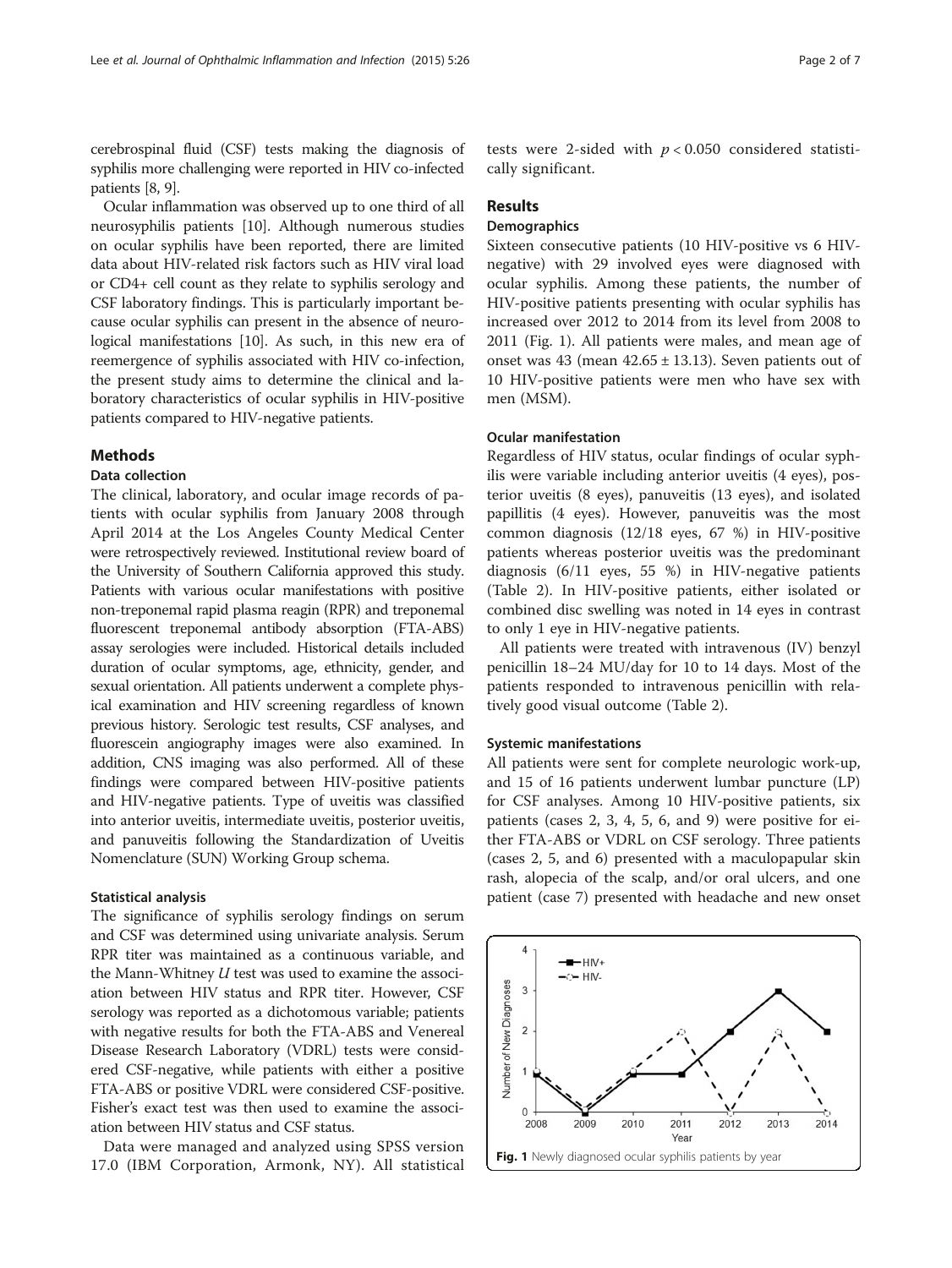tinnitus. One patient (case 2) from the HIV-positive group showed cerebral volume loss on MRI. Among six HIVnegative patients, one patient (case 12) presented with oculomotor and facial nerve palsies and one another patient (case 16) presented with tabes dorsalis, with positive VDRL on CSF exam. Two other patients (cases 12 and 15) from the HIV-negative group showed diffuse cerebral volume loss on either brain MRI or CT studies although no other focal neurologic sign was observed. Inflammatory changes in the meninges were not observed radiographically in any of these patients.

#### Laboratory profiles

All patients were positive for both the RPR and FTA-ABS serology tests. Significantly, higher serum RPR titers were found in HIV-positive patients (range 1:64–1:16,348) than in HIV-negative patients (range 1:2–1:8, except one patient with 1:2048) ( $p = 0.018$ ) (Fig. 2). The HIV-negative patient with high serum RPR titer (case 16) presented with tabes dorsalis in addition to isolated bilateral papillitis. In all of the HIV-positive patients and two out of four HIVnegative patients who had follow-up serum RPR titers, the elevated non-treponemal titers were decreased following IV penicillin treatment (Table [2\)](#page-4-0).

In HIV-positive patients, 9 out of 10 patients underwent LP and CSF FTA-ABS or VDRL was positive in 6 patients (2 positive CSF VDRL and 4 positive CSF FTA-ABS) and CSF WBC count was elevated in 1 of the remaining 3 patients (>20 cells/mm<sup>3</sup>) [[11](#page-5-0)]. All of the HIV-negative patients underwent LP, and in one of the six patients, CSF VDRL was positive. On the other hand, in five out of the six patients, either CSF protein (>40 mg/dl) or CSF WBC count ( $>5$  cells/mm<sup>3</sup>) was elevated [\[12\]](#page-5-0). Due to the low numbers of patients in the study, however, this trend of more frequent positive CSF FTA-ABS or VDRL being found in HIV-positive patients (60 % in HIV-positive vs 16 % in HIV-negative) was not statistically significant  $(p = 0.145)$  (Table [1](#page-3-0)).

At the onset of ocular symptoms in HIV-positive patients, HIV-1 viral load ranged from 24,561 to >5,000,000 copies/ml (median 206,887; mean 1,008,779 ± 17,306) and CD4 cell count ranged from 127 to 535 cells/ml



(mean  $237 \pm 142$  $237 \pm 142$  $237 \pm 142$ ) (Table 1). Six of 10 HIV-positive patients were newly diagnosed with HIV during this time. Of the remaining four patients with previously diagnosed HIV, three of them (cases 7, 8, and 10) were on HAART treatment.

#### **Discussion**

In our study, among 16 patients who were diagnosed with ocular syphilis, 10 patients were HIV-positive whereas 6 patients were HIV-negative. The yearly number of HIVpositive patients with ocular syphilis has increased over its 2008 to 2011 level in the years 2012–2014 (Fig. [1\)](#page-1-0). Such an increase is also supported by a recent report from Centers for Disease Control and Prevention (CDC) revealing significantly increased primary and secondary syphilis cases since 2009 and a high rate of HIV co-infection [[1](#page-5-0)]. The 2010 Early Syphilis Annual Surveillance Report for Los Angeles County reported that, among 516 newly diagnosed with early syphilis, 58 % of the cases were HIV infected [[3](#page-5-0)]. Furthermore, in our study, among 10 HIV-positive patients, six of those patients were newly diagnosed with HIV during the assessment of their ocular syphilis. Similarly, Kunkel reported 24 ocular syphilis patients presented from 1998 to 2006. In their series, 11 patients were noted to be HIV-positive and 7 out of 11 patients were newly diagnosed with HIV [\[6\]](#page-5-0). Moreover, in a CDC report with 147 patients with neurosyphilis from four major cities from 2002 to 2004, neurosyphilis was the sentinel presentation of HIV in 49 patients (33 %) [[13](#page-5-0)]. These results and our series suggest that HIV-positive patients may often present with ocular syphilis before the HIV status is known. There have been a number of hypotheses regarding increased dual infection of HIV and syphilis. Historically, syphilis has similar epidemiologic risk factors with HIV, particularly among MSM. In addition, HIV may modify the natural course of syphilis in these patients by modulating immunologic response to T. pallidum in a way that may increase the propensity of the disease to progress to neurosyphilis [[14\]](#page-5-0).

While syphilis may affect the eye in various ways, uveitis is the most common ocular presentation [\[7\]](#page-5-0). The diagnosis of ocular syphilis based on ophthalmic findings, however, is often challenging due to lack of pathognomonic findings. In our study, regardless of HIV status, ocular findings of syphilis were variable including anterior uveitis (4 eyes), posterior uveitis (8 eyes), panuveitis (13 eyes), and isolated papillitis (4 eyes). This implies that a high index of suspicion of syphilis is required on screening for etiologic diagnosis in various types of uveitis. For those 18 eyes in the HIV-positive group, the majority (67 %) had panuveitis whereas for those 11 eyes in the HIV-negative group, the majority (55 %) had posterior uveitis at initial presentation (Table [2](#page-4-0)). Such findings may suggest that intraocular in-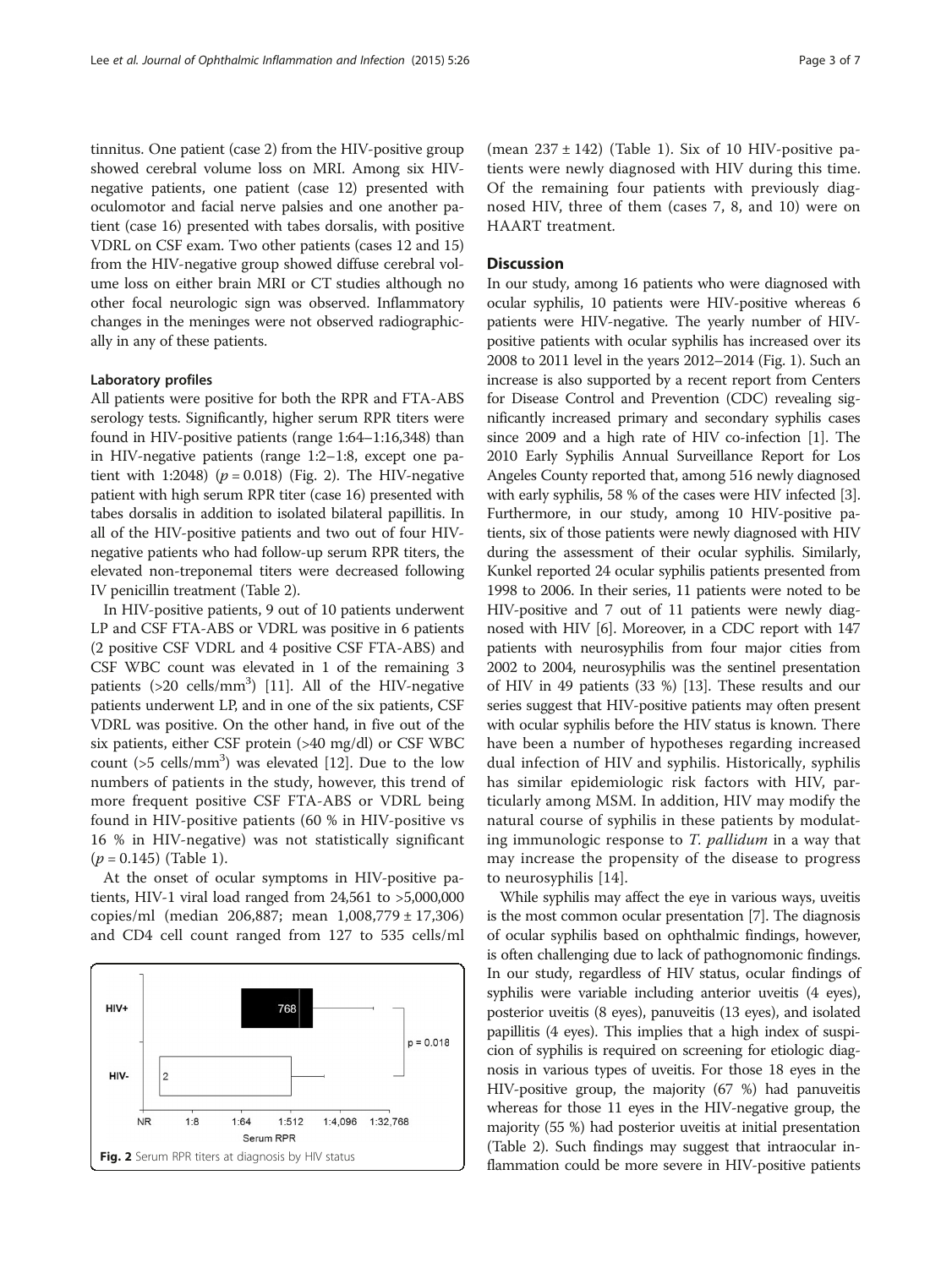|    | Age/gender/race | <b>HIV</b>               | Serology                  | $CSF$ $P^a$ ; $C^b$ | CD4 <sup>c</sup> | HIV-1 viral load <sup>d</sup> | Last RPR         |
|----|-----------------|--------------------------|---------------------------|---------------------|------------------|-------------------------------|------------------|
|    | 40/M/B          | $+$                      | RPR+ (1:64); FTA-ABS+     | NRP:30; W:21        | 535              | 24,561                        | NR (5 years)     |
| 2  | 43/M/H          | $^{+}$                   | RPR+ (1:1024); FTA-ABS+   | FTA-ABS+P:46; W:4   | 137              | >5,000,000                    | 1:64 (15 months) |
| 3  | 20/M/H          | $+$                      | RPR+ (1:2048); FTA-ABS+   | FTA-ABS+P:97; W:189 | 376              | 189,089                       | 1:16 (10 months) |
| 4  | 28/M/W          | $^{+}$                   | RPR+ (1:16,384); FTA-ABS+ | VDRL+P:36; W:7      | 127              | 496,559                       | 1:16 $(1$ year)  |
| 5  | 27/M/H          | $^{+}$                   | RPR+ (1:512); FTA-ABS+    | VDRL+P:79; W:18     | 134              | NA.                           | NA.              |
| 6  | 48/M/W          | $+$                      | RPR+ (1:64); FTA-ABS+     | FTA-ABS+P:43; W:37  | 124              | 224,685                       | <b>NA</b>        |
| 7  | 49/M/H          | $^{+}$                   | RPR+ (1:64); FTA-ABS+     | NRP:25; W:3         | NA.              | NA.                           | $1:8$ (4 months) |
| 8  | 25/M/B          | $^{+}$                   | RPR+ (1:1024); FTA-ABS+   | NRP:20; W:0         | 134              | <b>NA</b>                     | <b>NA</b>        |
| 9  | 46/M/H          | $^{+}$                   | RPR+ (1:1024); FTA-ABS+   | FTA-ABS+P:23; W:1   | 371              | 117,779                       | $1:64$ (1 month) |
| 10 | 50/M/H          | $^{+}$                   | RPR+ (1:256); FTA-ABS+    | NANA                | 201              | NA.                           | NA.              |
| 11 | 59/M/H          | $\qquad \qquad -$        | RPR+ (1:2); FTA-ABS+      | NRP:543; W:2        |                  |                               | 1:2(1 month)     |
| 12 | 63/M/H          | $\qquad \qquad -$        | RPR+ (1:2); FTA-ABS+      | NRP:63; W:1         |                  |                               | NA.              |
| 13 | 51/M/B          | $\qquad \qquad -$        | RPR+ (1:2); FTA-ABS+      | NRP:48; W:0         |                  |                               | <b>NA</b>        |
| 14 | 52/M/H          | $\overline{\phantom{m}}$ | RPR+ (1:2); FTA-ABS+      | NRP:50; W:3         |                  |                               | <b>NR</b>        |
| 15 | 58/M/B          | —                        | RPR+ (1:8); FTA-ABS+      | NRP:20; W:1         |                  |                               | $1:8$ (6 months) |
| 16 | 55/M/O          |                          | RPR+ (1:2048); FTA-ABS+   | VDRL+P:86; W:6      |                  |                               | 1:128 $(1$ year) |

<span id="page-3-0"></span>Table 1 Syphilis serology test of serum and CSF in HIV-positive and HIV-negative patients

B black, W white, H Hispanic, M male, RPR rapid plasma reagin, FTA-ABS fluorescent treponemal antibody absorption, NR non-reactive, NA not available CSF protein mg/dl

b CSF WBC count cell/ml

c cell/ml

d copies/ml

since panuveitis involves the entire uveal tract whereas the posterior uveitis is limited to the choroid. Previously, Hughes reported that retinitis with panuveitis was the most common ocular presentation regardless of HIV status and the strong association between HIV co-infection and syphilitic retinitis (100 % HIV-positive vs 14 % in HIV-negative) suggesting that HIV infection may modulate the severity of ocular syphilis [\[15\]](#page-5-0). Tran also found a high frequency of posterior uveitis in the presence of HIV and syphilis coinfection [\[16\]](#page-5-0). Similarly to our study, both Hughes and Tran suggested that syphilitic ocular inflammation of syphilis in HIV-infected patients seems to diffuse [\[15](#page-5-0), [16](#page-5-0)]. The latest British Ocular Syphilis Study (BOSS) also reported that HIV-positive patients had higher rates of panuveitis than HIV-negative patients, although there were no significant differences in presenting or posttreatment visual acuity between two groups [\[17\]](#page-5-0).

Our study also shows significantly higher serum RPR titers found in HIV-positive patients (range 1:64–1:16,348). Although it was previously suggested that the complex interaction of syphilis and HIV infection may cause nontreponemal tests such as VDRL or RPR serology to become falsely positive or negative, in general it has been suggested that non-treponemal test titers may be higher among HIV-positive patients than among HIV-negative patients [[15](#page-5-0)–[23\]](#page-5-0). Nevertheless, the high serum RPR titers in our HIV-positive patients are unlikely to be falsely positive because the diagnosis of ocular syphilis of all of our patients was supported by positive serum treponemal tests. In addition, the patients' high RPR titers decreased following IV penicillin treatment in those who were retested, and ocular inflammation and vision improved after treatment. While HIV is considered to be one of the important causes of a false-positive reaction to serum non-treponemal test, in HIV-positive patients, a positive non-treponemal test requires careful evaluation by pairing it with a treponemal test when ocular syphilis is clinically suspected and high baseline serum RPR titers are present. The non-treponemal test is also useful to monitor the response to treatment in addition to ocular examination.

Our study also demonstrates frequent positive CSF FTA-ABS or VDRL test results in HIV-positive patients (60 % in HIV-positive vs 16 % in HIV-negative); however, due to the low numbers in the study, this was not found to be statistically significant. In our study, all patients except for one underwent lumbar puncture for CSF analysis. While CDC recommends CSF examination only if a patient has either neurological or ophthalmic signs or symptoms, evidence of active tertiary syphilis, or serologic treatment failure, whether or not they are infected with HIV, the criteria for CSF exam is still controversial [[24\]](#page-5-0). Other guidelines still propose LP in HIVpositive patients with RPR titers of ≥1:32 or a CD4 cell count of <350 cells/ml [[25, 26\]](#page-6-0). Others recommend that any HIV patient with syphilis should have an LP regardless of the presence of neurologic symptoms [\[26](#page-6-0)]. In the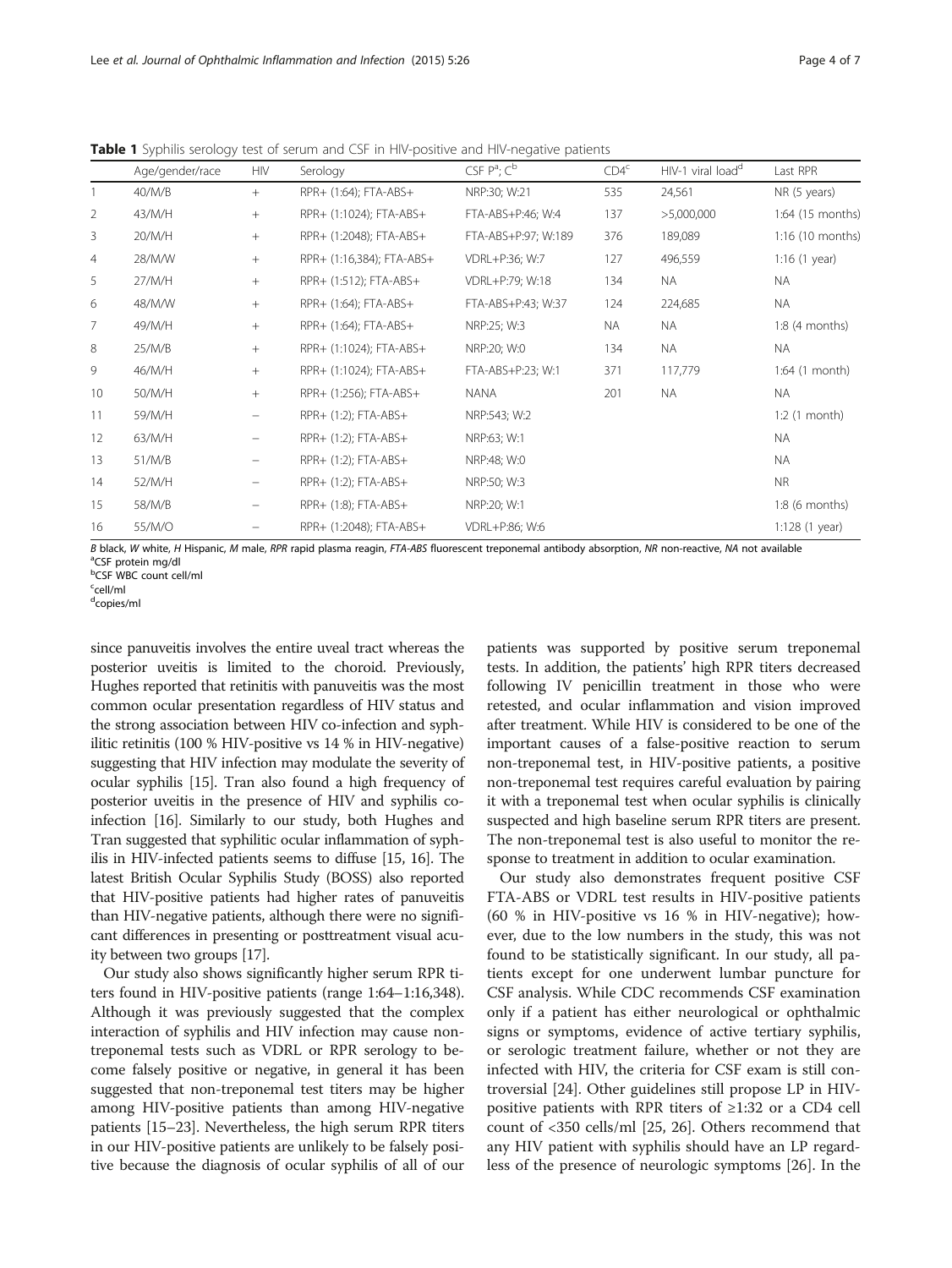|                | Initial VA    | Type of uveitis                         | Treatment                       | Final VA      | FU duration |
|----------------|---------------|-----------------------------------------|---------------------------------|---------------|-------------|
|                | OD 20/50      | Posterior uveitis                       |                                 | OD 20/40      | 8 years     |
| -1             | OS 20/30      | Posterior uveitis                       | IV PCN $\times$ 14 days         | OS 20/40      |             |
|                | OD LP         | Panuveitis                              | IV PCN $\times$ 14 days         | OD 20/25      | 3 years     |
| $\overline{2}$ | OS 20/30      | Panuveitis                              |                                 | OS 20/80      |             |
|                | OD 20/30      | Panuveitis                              | IV PCN $\times$ 14 days         | OD 20/70      | 2 years     |
| 3              | OS 20/40      | Panuveitis                              | IM $PCN \times 3$ weeks         | OS 20/40      |             |
|                | OD 20/20      | None                                    | IV PCN $\times$ 14 days         | OD 20/25      | 10 months   |
| $\overline{4}$ | OS 20/200     | Panuveitis                              | IM $PCN \times 3$ weeks         | OS 4 ft/200   |             |
|                | OD 20/25      | Anterior uveitis                        | IV PCN $\times$ 10 days         | OD 20/30      | 1 months    |
| 5              | OS 20/40      | Panuveitis                              |                                 | OS 20/40      |             |
|                | OD 20/150     | Panuveitis                              | IV PCN $\times$ 14 days         | OD 20/25      | 4 months    |
| 6              | OS HM         | Panuveitis                              | IM $PCN \times 3$ weeks         | OS 20/80      |             |
|                | OD 20/25      | Papillitis                              | IV ceftriaxone $\times$ 14 days | OD 20/40      | 4 months    |
| $\overline{7}$ | OS 20/20      | Papillitis                              | Doxycycline $po \times 21$ days | OS 20/40      |             |
|                | OD 20/30      | Anterior uveitis                        | IV PCN $\times$ 14 days         | OD 20/40      | 4 months    |
| 8              | OS 20/30      | Anterior uveitis                        |                                 | OS 20/25      |             |
|                | OD 20/30      | Panuveitis                              | IV PCN $\times$ 14 days         | OD 20/30      | 1 months    |
| 9              | OS 20/30      | Panuveitis                              |                                 | OS 20/40      |             |
|                | OD 20/150     | Panuveitis                              | IV PCN $\times$ 14 days         | OD 20/70      | 1 months    |
| 10             | OS HM         | Panuveitis                              |                                 | OS 8/200      |             |
|                | OD 20/400     | Posterior uveitis                       | IV PCN $\times$ 14 days         | OD 20/150     | 7 months    |
| 11             | OS 20/200     | Posterior uveitis                       |                                 | OS 20/150     |             |
|                | OD 20/25      | Posterior uveitis                       | IV PCN incomplete               | OD NA         | Lost to FU  |
| 12             | OS HM         | Posterior uveitis,<br>CN III, VII palsy |                                 | OS NA         |             |
| 13             | OD prosthesis | Anterior uveitis                        | IV PCN × 12 days                | OD prosthesis | 1 months    |
|                | OS 20/25      |                                         |                                 | OS 20/40      |             |
| 14             | OD 20/30      | None                                    | IV PCN $\times$ 10 days         | OD 20/25      | 3 years     |
|                | OS 8 ft/200   | Panuveitis                              |                                 | OS 20/400     |             |
| 15             | OD CF         | Posterior uveitis                       | Lost to FU                      | OD NA         | Lost to FU  |
|                | OS HM         | Posterior uveitis                       |                                 | OS NA         |             |
| 16             | OD NLP        | Pale disc                               | IV PCN × 14 days                | OD NLP        | 12 months   |
|                | OS 20/60      | Papillitis                              |                                 | OS 20/40      |             |

<span id="page-4-0"></span>Table 2 Clinical findings of ocular syphilis in HIV-positive and HIV-negative patients

VA visual acuity, FU follow-up, LP light perception, HM hand motion, NLP no light perception, PCN, penicillin

setting of a positive syphilis serology test, CSF abnormalities such as elevated CSF protein or white blood cell count or positive CSF VDRL or FTA-ABS results are useful to diagnose neurosyphilis. In our study, 6 of 10 HIV patients were positive for CSF VDRL or FTA-ABS. Since false-positive CSF VDRL or FTA-ABS values are very rare, these findings suggest the involvement of the central nervous system by syphilis in patients with HIV. However, none of these patients showed additional neurologic manifestations on clinical and radiographic exam. These findings suggest that ocular syphilis can present as a solitary manifestation of neurosyphilis without other overt neurologic impairments. On the other hand, our study showed that CSF exam of four out of five HIVnegative patients showed negative CSF VDRL or FTA-ABS but elevated CSF protein or CSF WBC count in three out of four patients. These findings in the HIV-negative group also may suggest CNS involvement or at least a compromised blood brain barrier because CSF VDRL or FTA-ABS is considered to be highly specific yet low sensitivity tests (22 to 69 %) and elevated CSF protein or WBC count were not confounded by other conditions such as HIV [[11](#page-5-0)]. In this context, regardless of HIV status, our study supports the need for CSF analyses and parenteral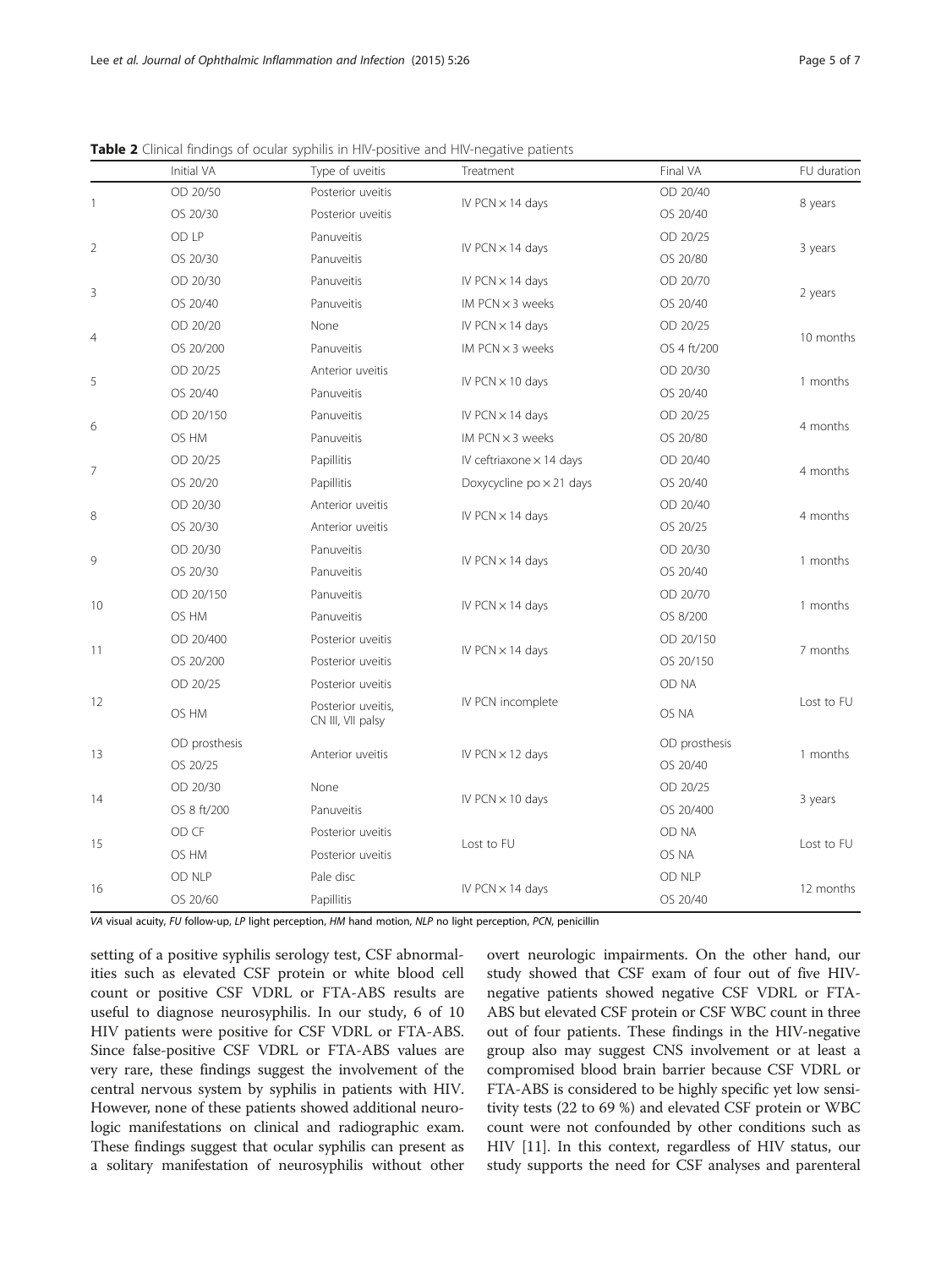<span id="page-5-0"></span>penicillin treatment for ocular syphilis patients. Also, these study results support the recent clinical advisory from CDC on ocular syphilis. The CDC reported 24 newly diagnosed ocular syphilis cases from California and Washington since December 2014, recommended lumbar puncture with CSF examination in any patients with syphilis and ocular complaint, and recommended management of ocular syphilis according to the treatment recommendations for neurosyphilis [\[27](#page-6-0)]. Current guidelines from CDC on the treatment of neurosyphilis are either intravenous aqueous crystalline penicillin G or intramuscular procaine penicillin with probenecid for 10–14 days [24, [27\]](#page-6-0). As an alternative agent, the United Kingdom (UK) recommended oral doxycycline 400 mg daily for 28 days in patients who are allergic to penicillin or patients who refuse inpatient intravenous therapy [[28](#page-6-0)].

Upon diagnosis of ocular syphilis in our HIV-positive patients, HIV-1 viral load ranged from 24,561 to >5,000,000 copies/ml (median 206,887; mean 1,008,779 ± 17,306) and this was higher than what was previously reported in neurosyphilis (median 67,450; range 11,900–113,000) or in ocular syphilis (mean  $145,087.6 \pm 166$ ; range 30,321–>500,000) [[29](#page-6-0)–[31](#page-6-0)]. In our study, CD4 cell count typically ranged from 127 to 535 (mean  $237 \pm 142$ ). Although syphilis is not an opportunistic infection such as cryptosporidiosis, cryptococcosis, pneumocystis carinii, or cytomegalovirus (50 < CD4 < 100 cells/ml) and mycobacterium avium complex (CD4 < 50 cells/ml), our study suggests that high HIV-1 viral load and relatively compromised immune status in HIV patients may play a role in ocular manifestation of syphilis [[31\]](#page-6-0).

## Conclusions

In the new era of reemergence of ocular syphilis associated with positive HIV status, we report that ocular syphilis in HIV patients is associated with more severe or diffuse forms of ocular inflammation such as panuveitis. Some features may be more common in HIV-positive patients compared to HIV-negative, such as disc swelling. These patients may have higher RPR titers and are more likely to demonstrate CSF VDRL or FTA-ABS positivity then HIV-negative patients. This emphasizes the importance of testing all new cases of ocular syphilis for HIV.

#### Competing interests

The authors declare that they have no competing interests.

#### Authors' contributions

SYL contributed to the study concept and design, acquisition of the data (demographics, ophthalmologic exam findings, laboratory findings, ophthalmology images, medical record from the neurology department, and radiologic findings), analysis and interpretation of the data, writing of the manuscript, review of the reference literatures, and critical revision of the manuscript. VC contributed to the acquisition of the data (demographics, ophthalmologic exam findings, and laboratory findings), statistical analysis, and preparation of the figure. DR contributed to the interpretation of the

data, writing of the manuscript, and critical revision of the manuscript. NR contributed to the design of the study, analysis and interpretation of the data, review of the reference literatures, and critical revision of the manuscript. All authors read and approved the final manuscript.

#### Acknowledgements

USC Eye Institute and Department of Ophthalmology would like to acknowledge Research to Prevent Blindness for an unrestricted department grant to support this research.

#### Received: 11 June 2015 Accepted: 10 August 2015 Published online: 22 August 2015

#### References

- 1. Centers for Disease Control and Prevention (CDC) (2013) Sexually transmitted disease surveillance 2013. [http://www.cdc.gov/std/syphilis2013/](http://www.cdc.gov/std/syphilis2013/syphilis-2014-all-profiles.pdf) [syphilis-2014-all-profiles.pdf](http://www.cdc.gov/std/syphilis2013/syphilis-2014-all-profiles.pdf). Accessed 1 January 2015
- 2. Centers for Disease Control and Prevention (CDC) (2000) Outbreak of syphilis among men who have sex with men—Southern California, 2000. MMWR Morb Mortal Wkly Rep 2001;50:117–120.<http://www.cdc.gov>. Accessed 1 January, 2015
- 3. County of Los Angeles Department of Health Services (2010) Early syphilis surveillance summary. [http://publichealth.lacounty.gov/std/docs/early\\_](http://publichealth.lacounty.gov/std/docs/early_syphilis0510.pdf) [syphilis0510.pdf.](http://publichealth.lacounty.gov/std/docs/early_syphilis0510.pdf) 1 January, 2015.
- 4. Finlayson TJ (2011) HIV risk, prevention, and testing behaviors among men who have sex with men—National HIV Behavioral Surveillance System, 21 U.S. cities, Unites States, 2008. MMWR Surveill Summ 60(14):1–34
- 5. Horberg MA (2010) Syphilis epidemiology and clinical outcomes in HIV-infected and HIV-uninfected patients in Kaiser Permanente Northern California. Sex Transm Dis 37:53–58
- 6. Kunkel J (2009) Ocular syphilis-indicator of previously unknown HIV-infection. J Infec 58:32–36
- 7. Aldave AJ (2001) Ocular syphilis. Curr Opin Ophthal 12:433–441
- 8. Lynn WA (2004) Syphilis and HIV: a dangerous combination. Lancet Infec Dis 4(7):456–466
- 9. Sadeghani K (2014) Neurosyphilis in a man with human immunodeficiency virus. J Clin Aesthet Dermatol 7(8):35–40
- 10. Katz DA (1993) Neurosyphilis: a comparative study of the effect of infection with human immune deficiency virus. Arch Neurol 50:243–249
- 11. Marra CM (2004) Normalization of cerebrospinal fluid abnormalities after neurosyphilis therapy: does HIV status matters? Clin Infec Dis 38:1001–1006
- 12. Hart G (1986) Syphilis test in diagnostic and therapeutic decision making. Ann Intern Med 104:368–376
- 13. Centers for Disease Control and Prevention (CDC) (2007) Symptomatic early neurosyphilis among HIV-positive men who have sex with men—four cities, Unities Sates, January 2002–January 2004. Morb Mortal Wkly Rep 56:625–628, <http://www.cdc.gov/mmwr/preview/mmwrhtml/mm5625a1.htm>. Accessed 1 January 2015
- 14. Johns DR (1987) Alteration in the natural history of neurosyphilis by concurrent infection with the human immunodeficiency virus. N Eng J Med 316:169–172
- 15. Hughes EH (2010) Syphilitic retinitis and uveitis in HIV-positive adults. Clin Experiment Ophthalmol 38:851–856
- 16. Tran TH (2005) Syphilitic uveitis in patients infected with human immunodeficiency virus. Graefes Arch Cli Exp Ophthalmol 243:863–869
- 17. Mathew RG (2014) British Ocular Syphilis Study (BOSS): 2-year national surveillance study of intraocular inflammation secondary to ocular syphilis. Invest Ophthalmol Vis Sci 55:5395–5400
- 18. Pichi F (2014) Spectral domain optical coherence tomography findings in patients with acute syphilitic posterior placoid chorioretinopathy. Retina 34:373–384
- 19. Gonzalez-Duarte A (2013) Neurological findings in early syphilis: a comparison between HIV positive and negative patients. Neurol Int 5(4):e19
- 20. Gitai LL (2009) Neurosyphilis in the age of AIDS: clinical and laboratory features. Neurol Sci 30:465–70
- 21. Tamesis RR (1990) Ocular syphilis. Ophthalmology 97:1281–1287
- 22. Margo CE (1992) Ocular syphilis. Surv Ophthalmol 37:203–220
- 23. Rompalo AM (1992) Association of biologic false-positive reactions for syphilis with human immunodeficiency virus infection. J Infec Dis 165:1124–1126
- 24. Centers for Disease Control and Prevention (CDC) (2014) Sexually transmitted disease treatment guideline, 2014. [http://www.cdc.gov/std/](http://www.cdc.gov/std/treatment/2014/2014-std-guidelines-peer-reviewers-08-20-2014.pdf) [treatment/2014/2014-std-guidelines-peer-reviewers-08-20-2014.pdf.](http://www.cdc.gov/std/treatment/2014/2014-std-guidelines-peer-reviewers-08-20-2014.pdf) Accessed 1 May 2015